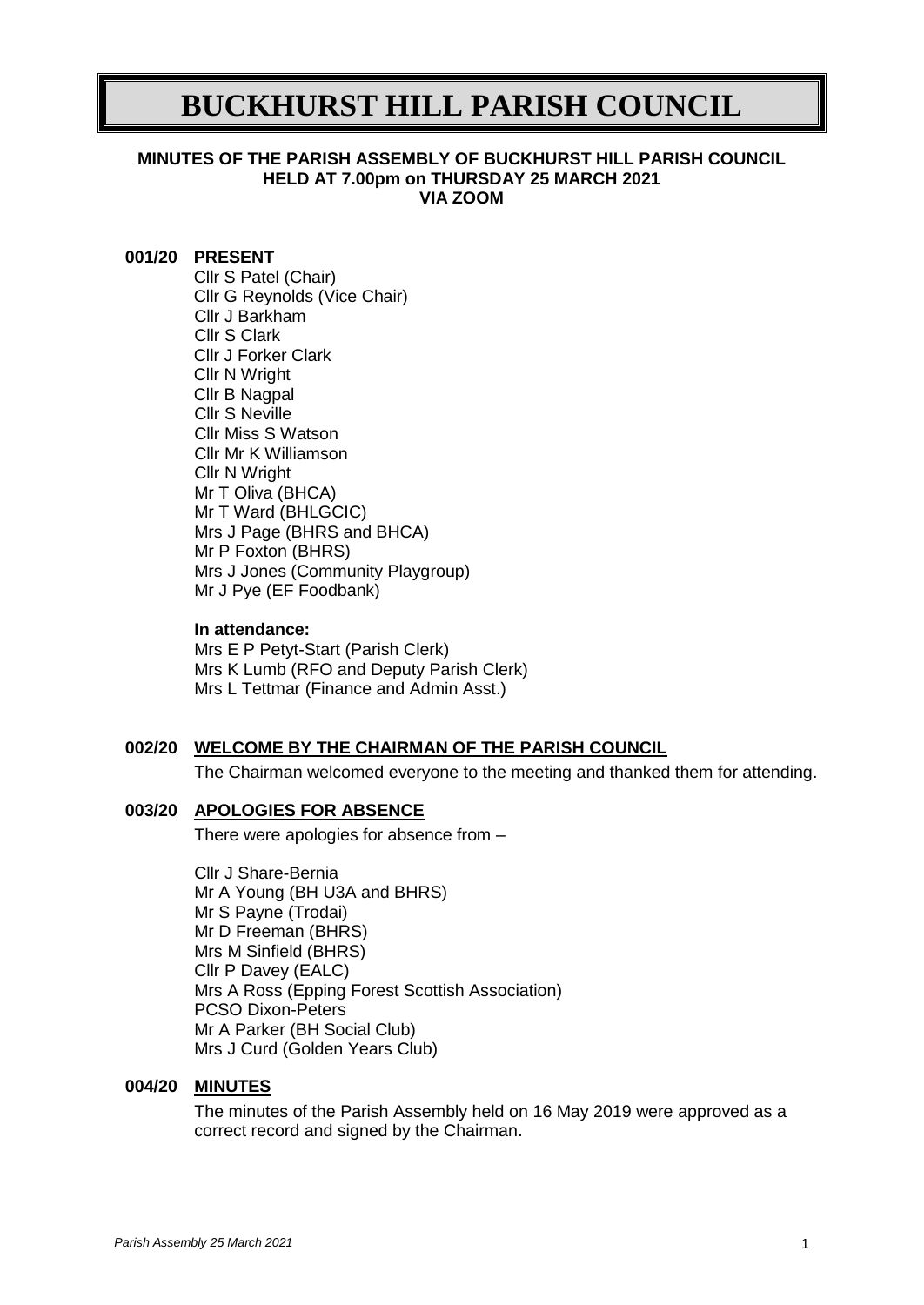## **005/20 UPDATES FROM COMMUNITY ORGANISATIONS**

There were updates from representatives of local community organisations:-

#### **Tim Ward – Chair, Buckhurst Hill Leisure Gardens CIC**

Buckhurst Hill Leisure Gardens CIC (BHLGCIC) manages five allotment sites in Buckhurst Hill on behalf of the Parish Council. There are in total 185 plots across the sites which are located on Lower Queens Road, Hornbeam Road, Rous Road, Forest Edge and Palace Gardens.

Key developments over 2019/ 2021 are:

• During the pandemic all the five allotment sites could remain open allowing our members to continue cultivating their crops during this difficult year. This has provided a good positive activity important for both physical and mental wellbeing of our members. We have also seen a huge interest in people wanting to take on plots with more local people than ever being inspired to grow their own fruit and vegetables and joined the allotment community. The sites are now completely full with 25+ on the waiting list for the next available plots.

• We thank the Parish Council for the continuing support to the allotments by providing extra funds for on-going maintenance, including gates and perimeter repairs and other allotment initiatives. The Parish has now entered into a new agreement with the BHLGCIC that allows plot holders to have their own polytunnels and sheds on the allotments. This is much welcomed by our members, in particular the introduction of polytunnels will enable the growing of crops all year round.

• We have been successful in raising monies from the Essex CC Community Initiatives Fund, which the Parish has matched, to create an 'Easy-Access Zone' so that those with mobility and other constraints can share in allotment life. This consists of purpose-built raised beds with access surfacing and paths for wheelchair users. The first zone is to be built on the Lower Queens Road Site in 2021 and, if successful, we aim to seek further funding to create a number of these easy-access zones across the allotment sites. We will be making bids to Awards for All and other charitable trusts, plus we did obtain £300 from the Waitrose Community Matters Scheme.

• Other works we hope to carry out this year, is to install land drains to help combat the now annual flooding of the River Housing Allotment Site, off Rous Road. We have drawn up plans which are now with the Parish and we will be consulting with the Epping Forest DC Drainage Engineer for their comments and support. We understand that it will be impossible to stop the flooding given the allotments are on a flood plain, however we believe we can reduce the amount of time the site is under flood water by introducing land drains to aid the waters to drain away more quickly from the allotment site.

• On our Monkhams Allotment Site, off Hornbeam Road, we have a huge amount of building work happen alongside our eastern perimeter edge where garage walls that abutted the allotments have been demolished and new housing is being built. The contractors are to replace the garage walls with high timber fencing, so that the allotments will be secure. They are also erected five new sheds to replace ones that were attached to the walls.

• Finally, we hope to have our AGM, which was missed last year, in June/July plus hold another Buckhurst Hill Allotments Open Day which will be held on Saturday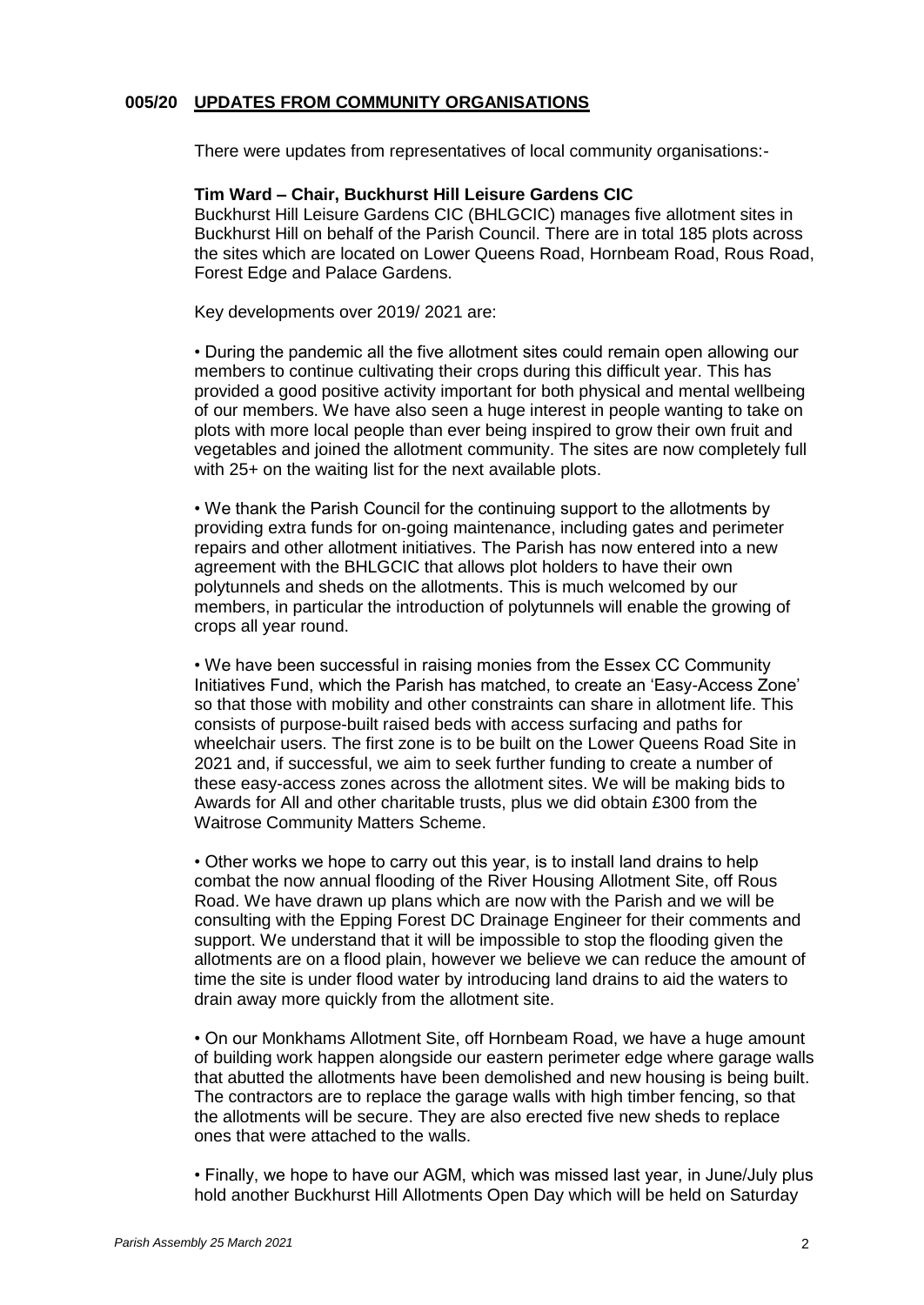14th August '21 from 12noon to 3pm at our Lower Queens Road Allotment Site. This event is part of the National Allotments Week and the theme for 2021 is "Plotting for the Future" celebrating the contribution that allotments make to a sustainable future.

Cllr Williamson gave thanks to the BHLGCIC for all they have done and for all they've contributed to the community.

#### **Buckhurst Hill Residents Society – Jenn Page**

The BHRS has held its talks over zoom over the past year when it hasn't been able to meet face to face and this has led to more members joining. There was a very successful quiz in February raising over £400 for the Rose Walton Charity. The Facebook and Membership editor has been very active, keeping members and the community up to date with all that is happening, changing and improving especially around Queens Road. Several new members have joined. It's felt that considering the past difficult year, it's still been a good year for the BHRS and members have remained connected, we shall see if zoom continues.

#### **Bedford House Community Association – Tony Oliva**

This is the  $75<sup>th</sup>$  anniversary year of the BHCA. There was a lost term in spring because of the first lockdown; the association has received grants through EFDC which made up for some financial losses.

Because of COVID it ran a summer school for over 100 people in August for the first time ever. Increased costs because of COVID due to cleaning and increase of equipment purchase. Usually the premises would cater for 300-400 people per term but this hasn't been possible. There was a successful re-opening in September 2020 then it had to close again December 2020.

January 2021 went online with over 100 people and recruited new members. Now preparing to open 12<sup>th</sup> April. This past year has had a negative impact on the reserves. Plans to keep some online courses going.

ECC has refurbished the pottery area and upgrading the alarm system as well. Art appreciation lessons on zoom have enabled more people on zoom, this has worked extremely well.

Cllr Watson complimented the Bedford House Manager and gave thanks and special note to Robert Levine who represents the BHCA and community so well. She gave thanks for his work with the Corporation of London and community walks.

#### **Jocasta Jones – Community Playgroup**

The stay and play group is in its fourth year of sessions. The past year has been quite different and so events have been run such as Christmas Light trail, Easter and jumble trail. The aim of the group is to try and keep the community together. It's run by volunteers as a not for profit organisation. During lockdown play hubs have been started. They are hoping to use the Bancroft Rugby Club going forward. The lost income from the sessions have been subsidised by the income from the community trails.

Cllrs Neville and Wright congratulated the group on their work and thanked Casta for all that she has done for the community.

#### **Peter Foxton BHRS**

A question was raised regarding enforcement progression of 72 Russell Road, Forest Place and 46 Russell Road. Cllr Nagpal offered to respond to BHRS directly after the meeting.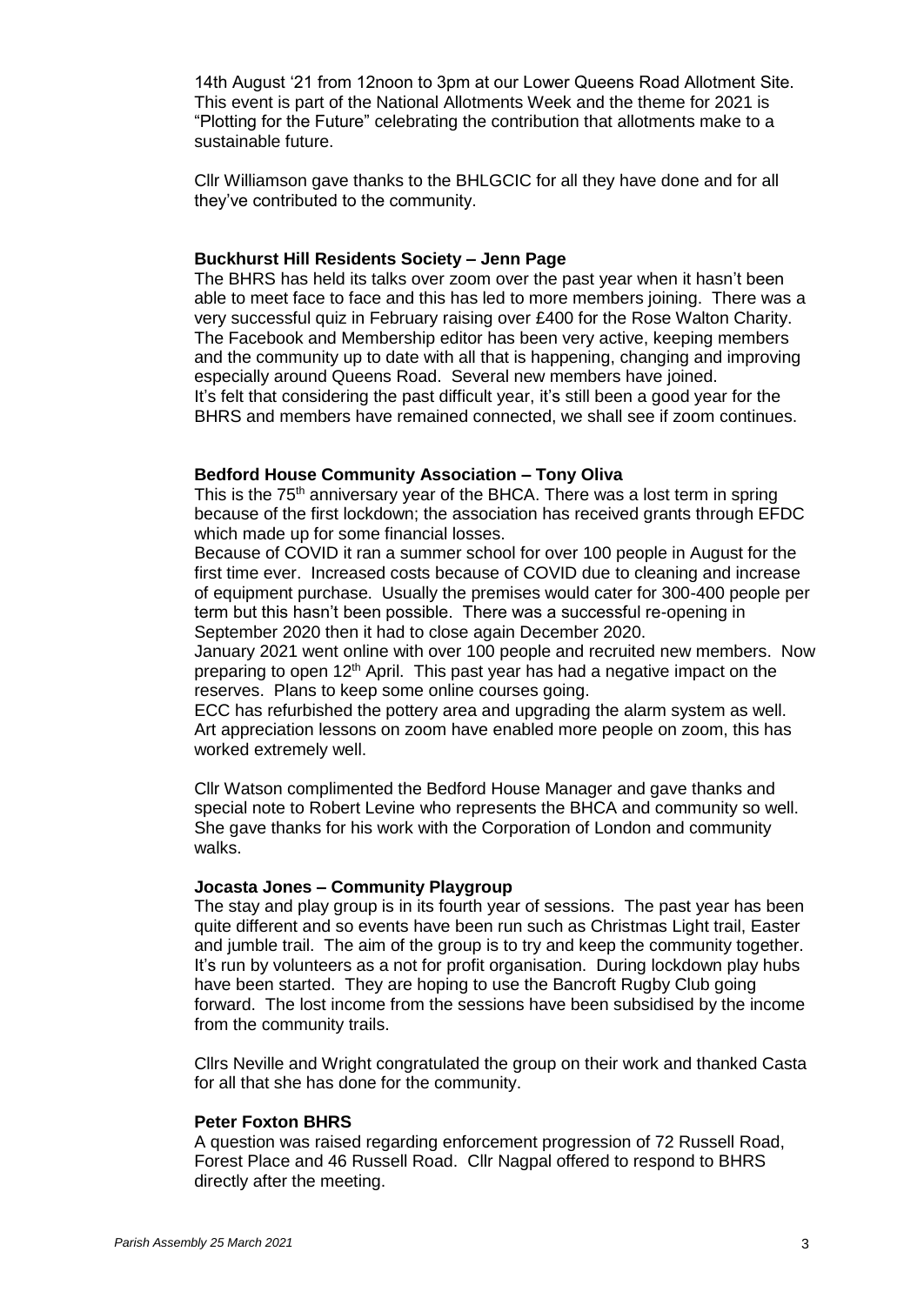## **006/20 PARISH COUNCIL ANNUAL REPORT AND REPORTS FROM COMMITTEE CHAIRMEN**

The Chairman invited the Committee Chairman to provide review of the work of their committee over the past year (all reports attached)

**Accommodation Committee** – Cllr Nagpal (report attached)

**Finance & Establishment Committee** - Cllr Reynolds (report attached)

**Planning & Environment Committee** – Cllr Nagpal (report attached)

**Recreation & Community Committee** – Cllr Wright and Cllr Forker Clark

This year has been curtailed due to Covid 19 and we've been considering the losses to people in our area. There's been success with the bus shelter and notice board repairs. Armistice Day commemoration was successful with private wreath laying and display of lamp post poppies.

Queens Road illuminations once again with the focus of keeping people's spirit up. Community events unfortunately cancelled but we hope to put them back together again next year. International Women's Day held virtually. Christmas parcels delivered to older people.

Village green grass cutting continues so keeping up basics and looking to complete more community activities going forward to ensure a vital and vibrant committee contribution.

Increased number of salt bins. Trying to brighten up lower Queens Road and Station Way as had success with resident volunteering to water a new planter there. Looking to reinstate Hornbeam Road Playground. Zip wire agreed for RVRA. Nature Reserve is having to complete repairs. Hoping to deliver play in the park sessions again in the summer. The committee is looking forward to community events gain such as the Fish and Chip lunch.

Covid memorial planned with working party agreed who will meet to progress the idea(s)

Bikeability courses funded. Planning a Buckhurst Hill in Bloom event virtually for 2021 then face to face next year when we can all meet again

**Climate Change working party** – Cllr Neville (report attached)

#### **Chairman's Report –** Cllr Patel

Council business has been fully transacted on zoom this past year, we were the first Council to start this locally. Poppies displayed on lamp posts. Introduced a marigold wreath to commemorate Indian soldiers. New comedy night event introduced in 2019.

Collaborating with local businesses. Continue to fund the PCSO.

Chair and Cllr Neville have been part of the COVID Mutual Group. There was also street parties for VE75 DAY

Locality Find from ECC has funded confidence mastery course and resilience training for years 5, 6 and 7; St Johns school gardening project and benches in the RVRG.